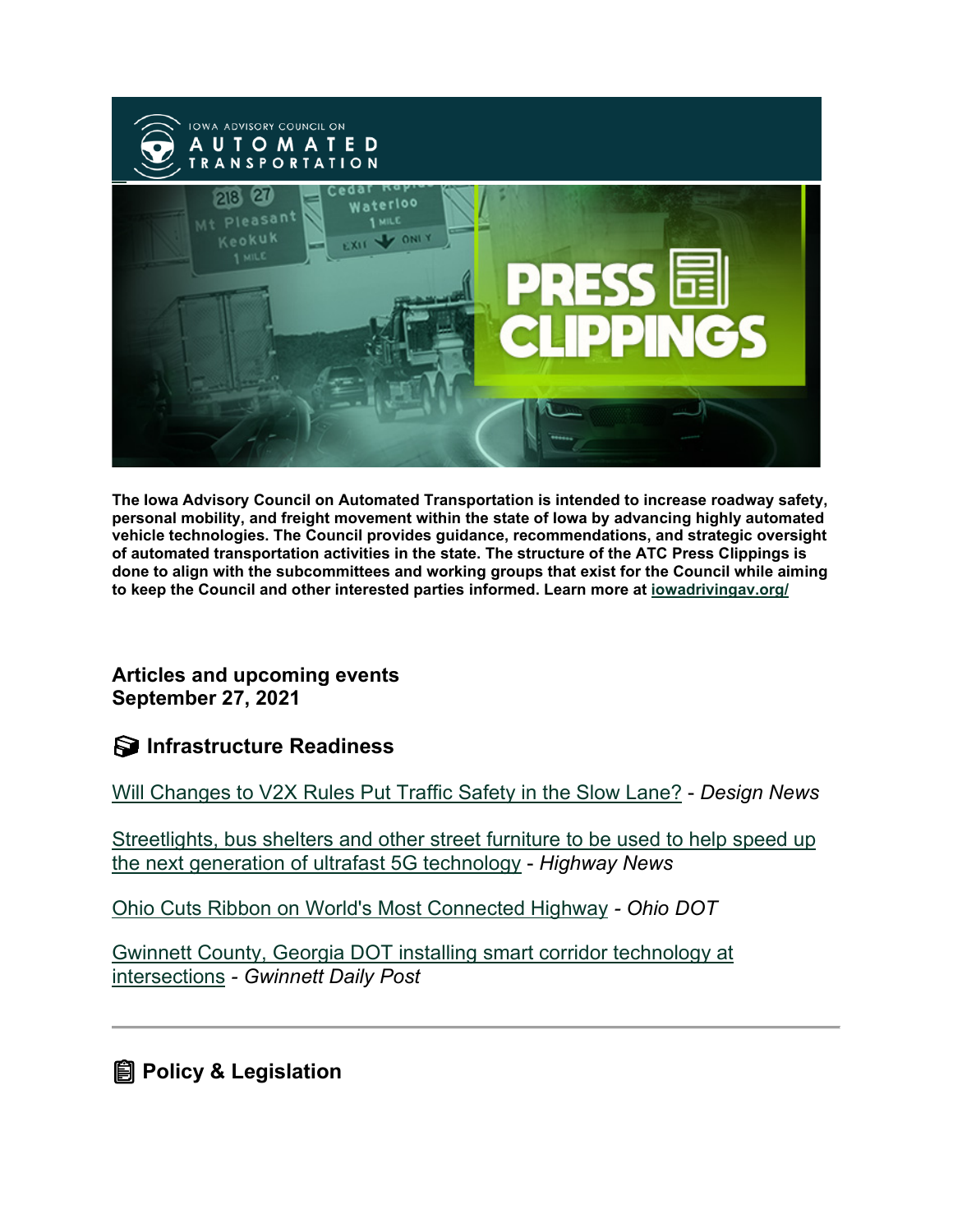[C-suite revolving door: Is self-driving safety at risk?](https://www.freightwaves.com/trucking-trump-officials-autonomous-executives-self-driving-risk?utm_medium=email&utm_source=govdelivery) - *Freight Waves*

[Tesla Autopilot to be compared with 12 other carmakers' systems in NHTSA](https://www.cnbc.com/2021/09/14/tesla-autopilot-to-be-compared-with-12-other-systems-in-nhtsa-probe.html?utm_medium=email&utm_source=govdelivery)  [probe](https://www.cnbc.com/2021/09/14/tesla-autopilot-to-be-compared-with-12-other-systems-in-nhtsa-probe.html?utm_medium=email&utm_source=govdelivery) - *CNBC*

[Tesla is 'irresponsible' for touting 'Full Self-Driving' features, NTSB says](https://www.cnet.com/roadshow/news/tesla-is-irresponsible-for-touting-full-self-driving-features-ntsb-says/?utm_medium=email&utm_source=govdelivery) *- CNET*

[Making Travel More Equitable for People with Disabilities](https://www.nationalacademies.org/trb/blog/making-travel-more-equitable-disabilities?utm_medium=email&utm_source=govdelivery) *- Transportation Research Board*

### **Economic Development**

[FedEx, Aurora to launch autonomous-truck routes in Texas](https://www.marketwatch.com/story/fedex-aurora-to-launch-autonomous-truck-routes-in-texas-11632322936?utm_medium=email&utm_source=govdelivery) - *MarketWatch*

[Fleet automation: The next generation of fleet management](https://www.freightwaves.com/news/fleet-automation-the-next-generation-of-fleet-management?utm_medium=email&utm_source=govdelivery) - *Freight Waves*

[Nearly One-Third of Infrastructure Jobs are Tough to Fill, Research Finds](https://www.route-fifty.com/infrastructure/2021/09/nearly-one-third-infrastructure-jobs-are-tough-fill-research-finds/185514/?utm_medium=email&utm_source=govdelivery) *- Route Fifty*

[Industry groups urge DOT to expand AV efforts, reform regulations](https://www.autonews.com/mobility-report/industry-groups-urge-dot-expand-av-efforts-reform-regulations?utm_medium=email&utm_source=govdelivery) *- Automotive News*

### **Public Safety & Enforcement**

[Iowa DOT working to expand mobile ID use by next year](https://www.keloland.com/top-stories/iowa-dot-working-to-expand-mobile-id-use-by-next-year/?utm_medium=email&utm_source=govdelivery) - *KELO Land*

[NTSB chief: focus on road safety must shift to entire system](https://abcnews.go.com/Business/wireStory/ntsb-chief-focus-road-safety-shift-entire-system-79991202?utm_medium=email&utm_source=govdelivery) - *ABC News*

[Are Robots Coming to a Sidewalk Near You?](https://nextcity.org/daily/entry/are-sidewalk-robots-coming-to-a-sidewalk-near-you?utm_medium=email&utm_source=govdelivery) *- Next City*

[FMCSA Nominee Meera Joshi Promotes Autonomous Tech's Safety Potentia](https://www.ttnews.com/articles/fmcsa-nominee-meera-joshi-promotes-autonomous-techs-safety-potential?utm_medium=email&utm_source=govdelivery)*l - Transporty Topics*

## **Research, Development, Testing & Evaluation**

[Longest AV Shuttle Route in North America Launches in Canada](https://www.govtech.com/fs/longest-av-shuttle-route-in-north-america-launches-in-canada?utm_medium=email&utm_source=govdelivery) - *Government Technology*